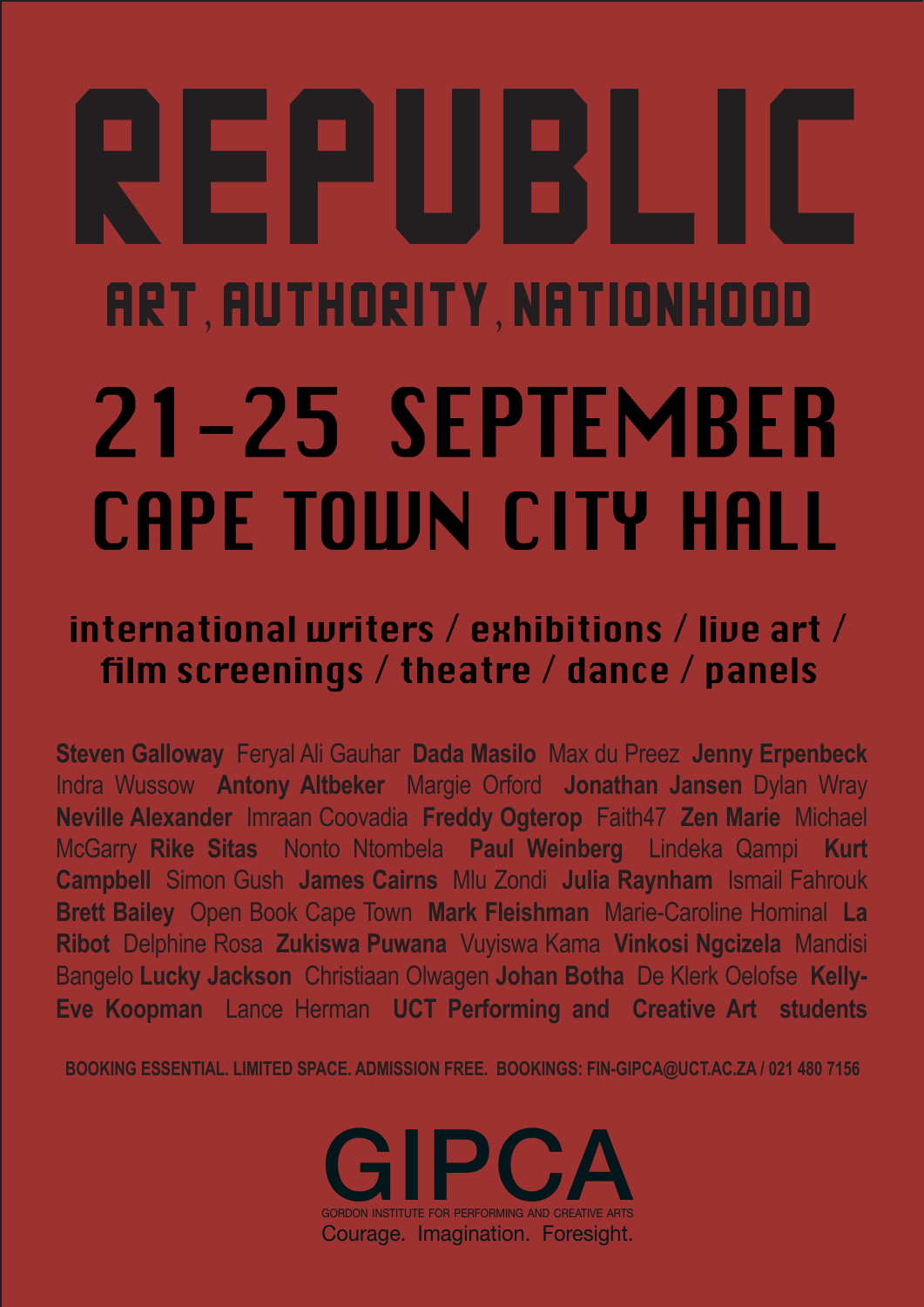# **INTRODUCTION**

In the Gordon Institute for Performing and Creative Arts' latest venture in combining stimulating, innovative practice with critical thinking, and providing space for discussion; writers, choreographers, social analysts, visual artists and dramatists come together to consider notions of Republic. The series of performances, exhibitions, discussions and film screenings around issues of nationhood, power, authority and the body politic will take place, significantly, in various rooms at the Cape Town City Hall – a space evocative of meanings around 'Republic' of all kinds.

Joined by writers and artists from outside the country, this event intends to touch on some of the salient ideas globally, while pursing issues of aesthetics and relevance from a local vantage point. "The connection between art-making and issues of nationhood and of authority is fertile ground and South African artists have historically brought much to bear on the subject internationally," says Jay Pather, Director of GIPCA.

#### **Staged Conversations**

*Republic* will host a number of discussions in association with Open Book Cape Town: international writers Jenny Erpenbeck, Feryal Ali Gauhar and Steven Galloway headline a series of writers who talk about their work; while critical thinkers Max du Preez, Jonathan Jansen, Neville Alexander, Dylan Wray and Antony Altbeker discuss pertinent subjects raised in *Opinion Pieces by South African Thought Leaders*; and the Human Rights Media Centre presents *Looking Inside: Five South African stories of people living with Albinism*.

#### **Performances**

The Cape Town première of award-winning choreographer Dada Masilo's *The Bitter End of Rosemary* offers a challenging personal mediation of lack of agency and voice using literary heroines as a vehicle. Swiss dance company La Ribot, currently on tour in Southern Africa courtesy of Pro Helvetia Cape Town, will present their provocative work *Laughing Hole* – a performance lasting six hours and comprising 800 political posters.

 Using the evocative spaces of the City Hall as frame, UCT Creative and Performing Arts students will present *At Least in Theory*, a series of mixed media performances and installations as result of a workshop series led by artists such as Jay Pather, Vaughn Sadie, Athi-Patra Ruga, Ed Young and James Webb. Political satire *Woza Andries?*, directed by Christiaan Olwagen; acclaimed UCT production *VII* (Seven), directed by Thenjiwe Stemela; and a performance by Donald Gordon Creative Arts Fellow, Lance Herman, also form part of the performance line-up.

#### **Exhibitions**

The current state of the Congress of South African Trade Unions (COSATU) is the subject of a series of three short videos, entitled *Analogues* – a new work by Donald Gordon Creative Arts Fellow, Simon Gush, made in collaboration with James Cairns. Michaelis School of Fine Art Lecturer Kurt Campbell's exhibition *From the experiences of a South African Boxer in Britain* uses a self -published booklet by Black welterweight boxer Andrew Jeptha, as focal point to challenge traditional ideas of subjugation and silence. *The Other Camera*, curated by Paul Weinberg, Senior Curator of Visual Archives at UCT Libraries, highlights the prevalence of the self-sustaining subculture of street photography and will comprise selected work from this genre. Also featured is a portable studio run by Lindeka Qampi, where visitors to *Republic* can have their photographs taken.

#### **Film Screenings**

Film screenings, curated by film researcher and archivst Freddy Ogterop, feature a selection of documentary films from South Africa, the Cameroon and the celebrated international series *Why Democracy?* Local films include Clifford Bestall's *The Lawyer, the Farmer and the Clerk*; Brenda Goldblatt and Robert Thorpe's *The Great Counting*; David Jammy's *The Deadline*; and C.A. van Aswegen, David Jammy and Harriet Gavshon's *After the Deadline*. Jean-Marie Tenot's *A Trip to the Country* and *The Colonial Misunderstanding;* Kazuhiro Soda's *Campaign! The Kawasaki Candidate*; Siatta Scott Johnson and Daniel Junge's *Iron Ladies of Liberia*; Lalit Vachani's *In Search of Gandhi*; and Jehane Noujaim and Sherief Elkatsha's *Egypt: We are Watching You* round up the international screenings.

#### **Symposium**

A symposium convened by Rike Sitas considers the work of artists as they take on issues of the Republic, authority, nationhood, art making and curation. Speakers include Johannesburg Art Gallery curator Nonto Ntombela, Zen Marie from WITS University, Standard Bank Young Artist Award winners Michael MacGarry, Mlu Zondi and Brett Bailey, as well as public visual and performance artists Faith47, Ismail Fahrouk and Julia Raynham.

# **REGISTRATION**

Admission to the entire programme is free, but space is limited and booking is essential.

Please contact **fin-gipca@uct.ac.za** or **021 480 7156** to ensure a pass. Pass holders will be given preference to events until 15 minutes prior to start. For more information, please visit **www.gipca.uct.ac.za.**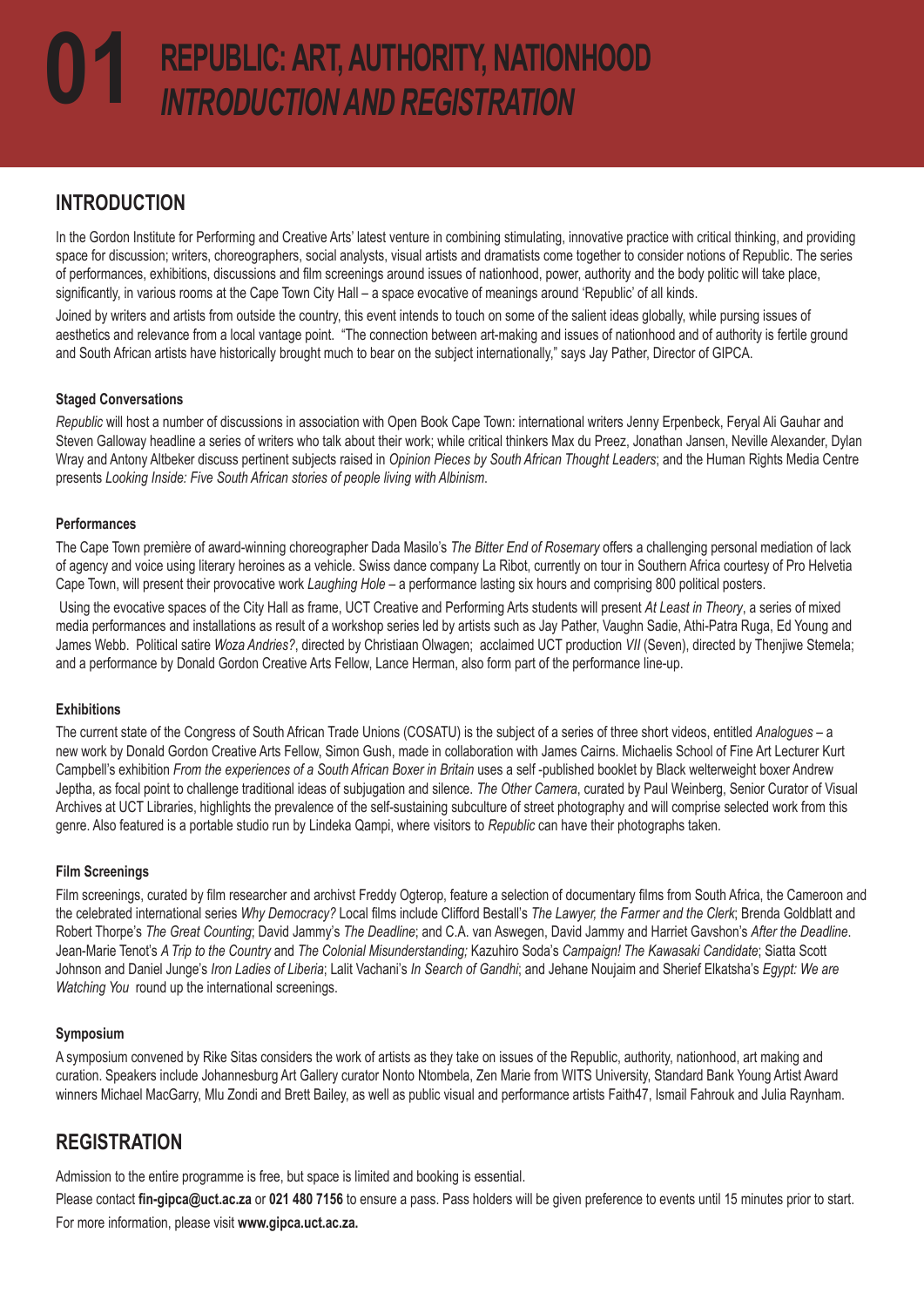#### **WEDNESDAY 21 SEPTEMBER**

**18:00** Drinks

- **18:15** Opening of *Republic* and exhibitions: *The Other Camera* curated by **Paul Weinberg** with portable studio by **Lindeka Qampi**; *Analogues* by **Simon Gush** in collaboration with **James Cairns**, and *From the experiences of a South African Boxer in Britain* by **Kurt Campbell**.
- **19:00** Book launch: *Opinion Pieces by South African Thought Leaders*. Editor **Max du Preez** in conversation with some of the contributors. In association with Open Book and Penguin.
- **20:00** Performance: *The Bitter End of Rosemary*, choreographed and performed by **Dada Masilo**.
- **20:30** Light supper

#### **THURSDAY 22 SEPTEMBER**

Exhibitions open from 14:00 – 20:00

**14:00** Film screenings (in order):

*Campaign! The Kawasaki Candidate* directed by **Kazuhiro Soda** (Japan / 2007 / 53 min) *The Great Counting: The Making of Census '96* directed by **Brenda Goldblatt** and **Robert Thorpe** (South Africa / 1997 / 24 min) *The Lawyer, the Farmer and the Clerk* directed by **Clifford Bestall** (South Africa / 1993 / 26 min) *Iron Ladies of Liberia* directed by **Siatta Scott Johnson** and **Daniel Junge** (Liberia / 2007 / 53 min)

- **17:00** Staged conversation: *Jenny Erpenbeck* in conversation with **Indra Wussow** about her award winning novel, *Visitation*, and its connection with South Africa. Followed by refreshments. In association with Open Book. (60 min)
- **19:00** Staged conversation: *Opinion Pieces by South African Thought Leaders*  **Antony Altbeker** talks about crime and policing to **Max du Preez**. In association with Open Book and Penguin. (60 min)

#### **FRIDAY 23 SEPTEMBER**

Exhibitions open from 14:00 – 19:00

**14:00** Film screenings (in order):

*In Search of Gandhi* directed by **Lalit Vachani** (India / 2007 / 53 min)

*The Deadline* directed by **David Jammy** (South Africa / 1996 / 53 min)

*A Trip to the Country* directed by **Jean-Marie Tenot** (Cameroon / Germany / France / 2000 / 75 min)

- **17:30** Staged conversation: **Feryal Ali Gauhar** talks about her experiences as a UN Goodwill Ambassador with **Margie Orford**. In association with Open Book. (60 min)
- **19:00** Performances: *At Least in Theory*mixed media performances and installations by UCT Performing and Creative Art students. (approximately 90 min)

# **SATURDAY 24 SEPTEMBER**

Exhibitions open from 09:30 – 18:30

- **09:30** Panel discussion: *Re-presenting the Republic 1* a range of primarily visual artists reflect on the intersection of art making and the Republic: **Faith47, Zen Marie** and **Michael McGarry**. Respondents: **Rike Sitas** and **Nonto Ntombela.** (90 min)
- **11:30** Panel discussion: Re-presenting the Republic 2 a range of performance artists reflect on the intersection of art making and the Republic: **Mlu Zondi, Julia Raynham, Ismail Fahrouk** and **Brett Bailey**. Respondents: **Jay Pather** and **Mark Fleishman**. (90 min)
- **14:00** Performance: *Laughing Hole* written and directed by **La Ribot**, performed by **Marie-Caroline Hominal, La Ribot** and **Delphine Rosay.**  (6 hours)

Please see next page for rest of Saturday programme.